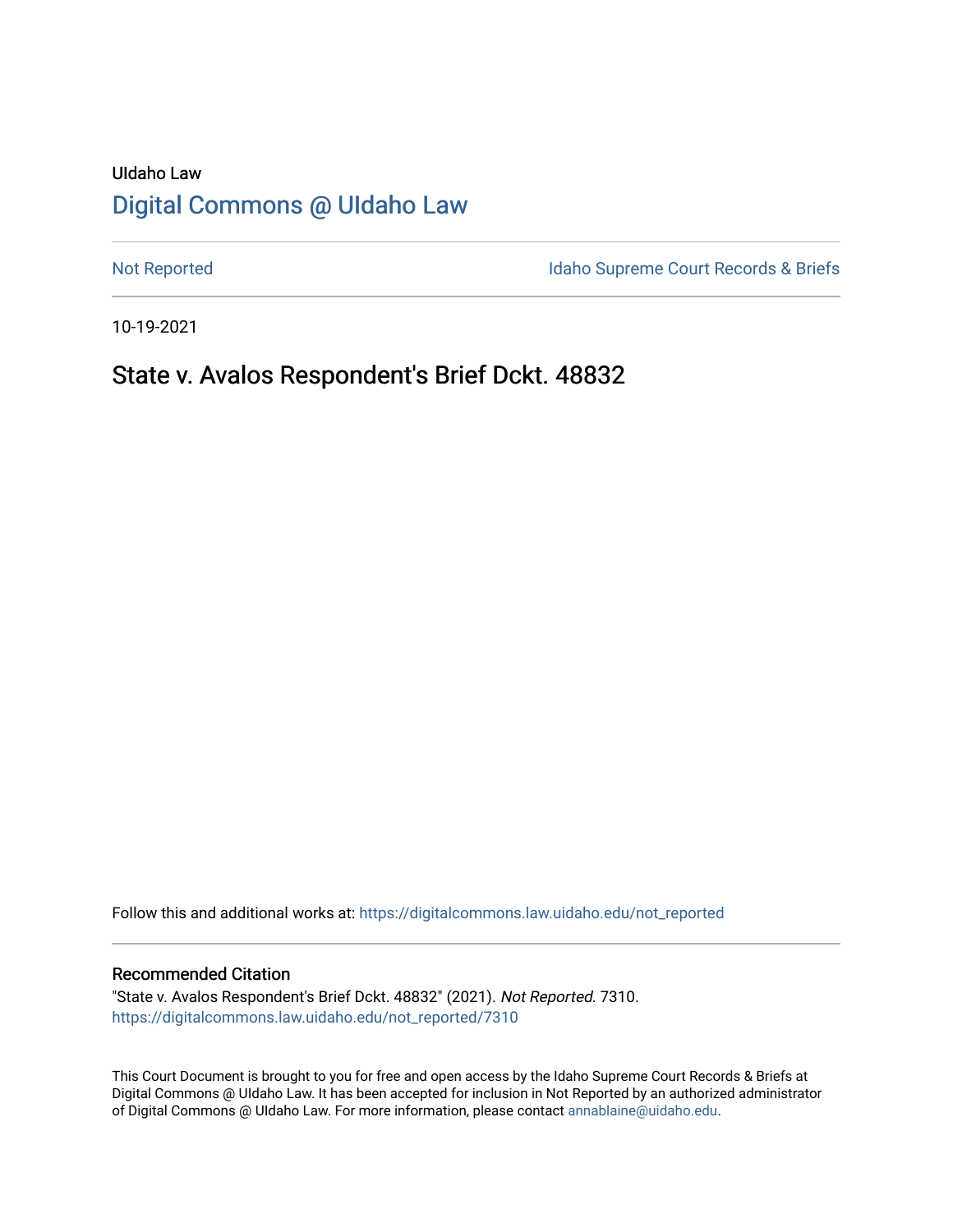Electronically Filed 10/19/2021 12:37 PM Idaho Supreme Court Melanie Gagnepain, Clerk of the Court By: Brad Thies, Deputy Clerk

LAWRENCE G. WASDEN Attorney General State of Idaho

MARK A. KUBINSKI Deputy Attorney General Chief, Criminal Law Division

KENNETH K. JORGENSEN Deputy Attorney General P. O. Box 83720 Boise, Idaho 83720-0010 (208) 334-4534 E-mail: [ecf@ag.idaho.gov](mailto:ecf@ag.idaho.gov)

### IN THE SUPREME COURT OF THE STATE OF IDAHO

| STATE OF IDAHO,       |                            |
|-----------------------|----------------------------|
|                       | NO. 48832-2021             |
| Plaintiff-Respondent, |                            |
|                       | Twin Falls County Case No. |
| V.                    | CR42-19-6386               |
|                       |                            |
| ALEXIS AVALOS,        |                            |
|                       | <b>RESPONDENT'S BRIEF</b>  |
| Defendant-Appellant.  |                            |
|                       |                            |

Has Avalos failed to show the district court erred when it denied Avalos's Rule 35 motion challenging the relinquishment of jurisdiction?

### ARGUMENT

### Avalos Has Failed To Show That The District Court Erred When It Denied His Rule 35 Motion Challenging The Relinquishment Of Jurisdiction

A. Introduction

While on probation for possession of a controlled substance, Avalos attacked Jared Tubbs, punching him repeatedly in the head and stealing a backpack. (PSI, pp. 6-8, 10-11, 13.) When officers arrested him he was in possession of heroin. (PSI, p. 8.) The state charged Avalos with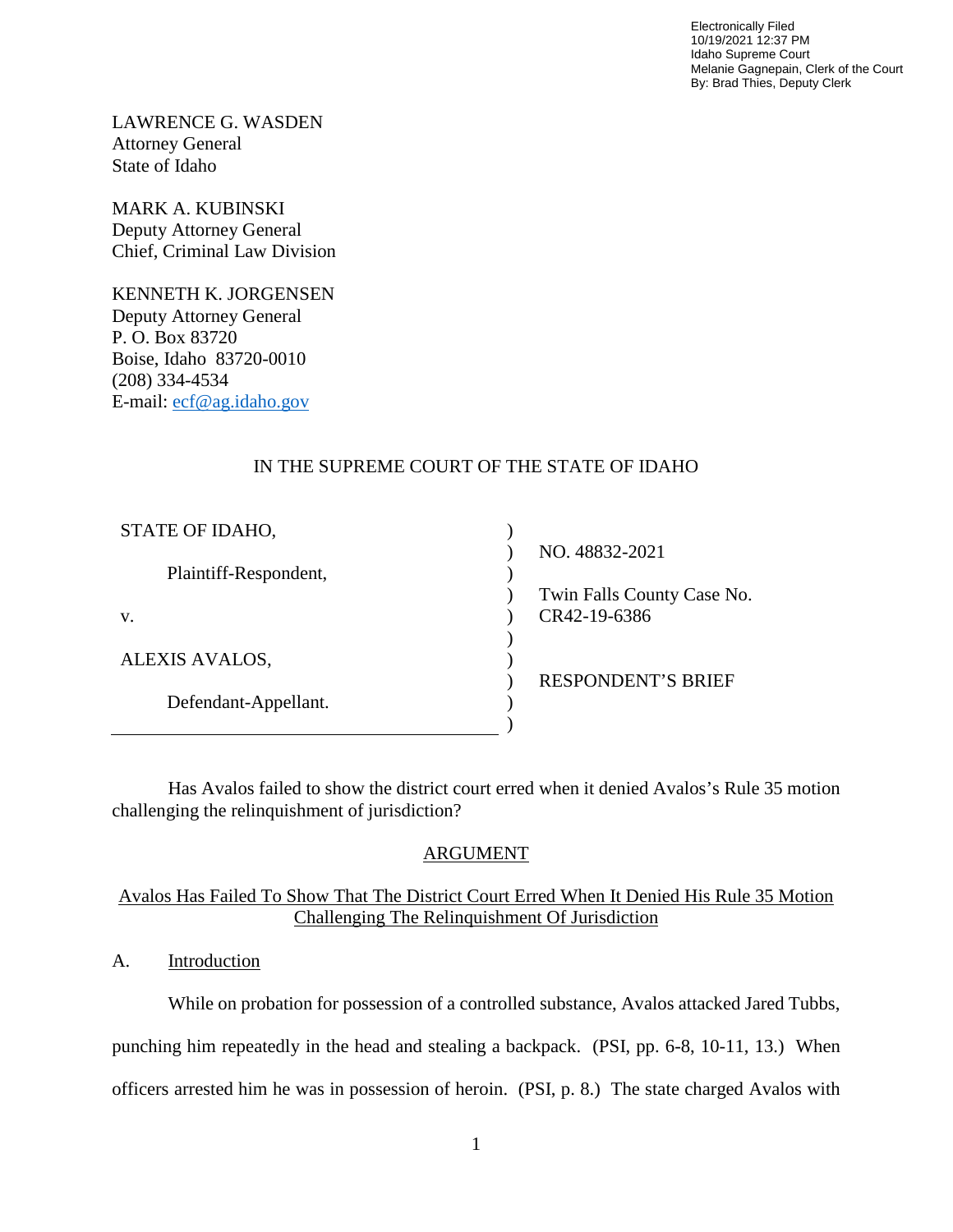robbery. (R., pp. 19-20.) In a different case it charged him with possession of heroin. (PSI, pp. 11-12.) Avalos pled guilty to robbery pursuant to a plea agreement. (R., pp. 22, 33.) The district court imposed a sentence of eight years with four years determinate (concurrent with the possession of heroin sentence) and retained jurisdiction. (R., pp. 37-38, 45-46.) Avalos was serving the retained jurisdiction on all three convictions, the robbery in this case and the two other possession of a controlled substance convictions. (PSI, p. 119.)

Several months later the Idaho Department of Correction submitted an addendum PSI (APSI) recommending the district court relinquish jurisdiction because Avalos had failed to "transfer the skills" he had learned into his behavior, was "unable to follow the rules," "harassed" other inmates, and "would not be safe to send back into the community at this time." (PSI, pp. 119-25.) After receiving the APSI the district court relinquished jurisdiction. (R., p. 53.)

More than eight months later, Avalos filed a *pro se* Rule 35 motion to correct an illegal sentence, asserting that relinquishing jurisdiction without a hearing violated his due process rights. (R., pp. 75-83.) The district court denied the motion. (R., p. 86.) About a month later, Avalos filed, though counsel, a second Rule 35 motion to correct an illegal sentence, again asserting a due process violation because the court did not hold a hearing prior to relinquishing jurisdiction. (R., pp. 89-90; 5/5/21 Tr., p. 4, L. 10 – p. 7, L. 24; p. 9, L. 17 – p. 10, L. 16.) The district court denied the motion. (R., p. 111; 5/5/21 Tr., p. 10, L. 19 – p. 13, L. 17.) Avalos filed a notice of appeal and an amended notice of appeal timely from the order denying the Rule 35 motion. (R., pp. 107-09, 116-19.)

On appeal, Avalos argues, "[m]indful" of contrary authority, that the district court erred by denying his Rule 35 motion because the "decision to relinquish jurisdiction without a hearing was a violation of his due process rights." (Appellant's brief, p. 4.) This argument fails for two reasons.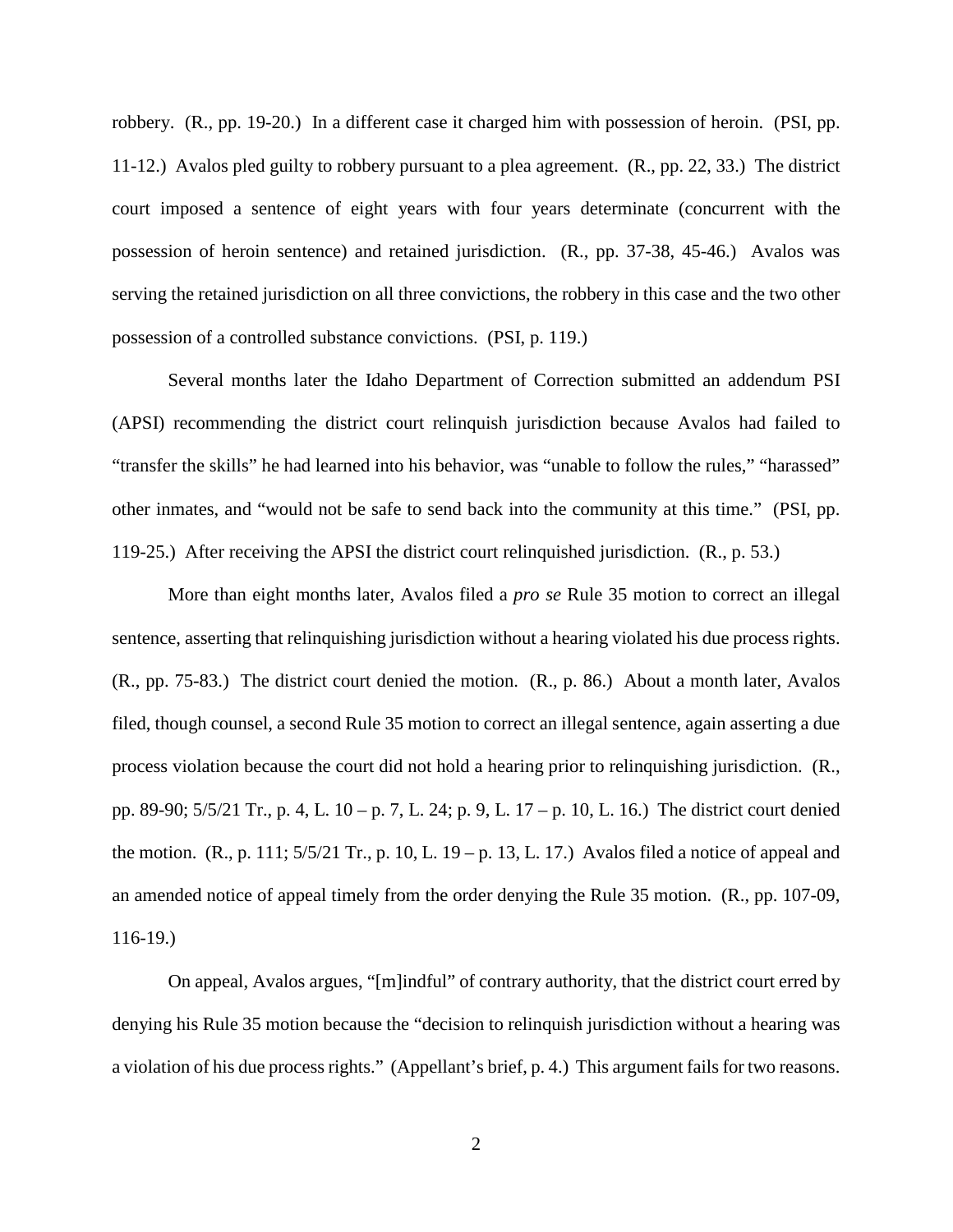First, the district court lacked jurisdiction to reconsider its final order relinquishing jurisdiction because Rule 35 does not provide a mechanism to challenge the manner in which jurisdiction was relinquished. Second, if considered on the merits, there was no due process right to a hearing on relinquishment of jurisdiction.

#### B. Standard Of Review

 "Generally, whether a sentence is illegal or whether it was imposed in an illegal manner is a question of law, over which we exercise free review." State v. Clements, 148 Idaho 82, 84, 218 P.3d 1143, 1145 (2009).

### C. The District Court Lacked Jurisdiction To Consider The Rule 35 Motion

First, the district court's denial of the Rule 35 motion must be affirmed because the district court lacked jurisdiction to grant it. It is well established that a trial court lacks jurisdiction to reconsider or otherwise alter a final post-judgment order absent some legal authority extending its jurisdiction to do so. Int. of Doe, 165 Idaho 72, 78, 438 P.3d 769, 775 (2019) ("Once the time to appeal a final judgment or order expires, the court does not have jurisdiction unless there is a statute or rule to extend jurisdiction."); State v. Jakoski, 139 Idaho 352, 355, 79 P.3d 711, 714 (2003) ("Absent a statute or rule extending its jurisdiction, the trial court's jurisdiction to amend or set aside a judgment expires once the judgment becomes final, either by expiration of the time for appeal or affirmance of the judgment on appeal." (footnote omitted)). Rule 35 did not apply to Avalos's motion because a "motion complaining of the *ex parte* procedure used in relinquishing jurisdiction was not a challenge to the manner in which sentence was *imposed.*" State v. Alvarado, 132 Idaho 248, 249, 970 P.2d 516, 517 (Ct. App. 1998) (emphasis original). "In order to challenge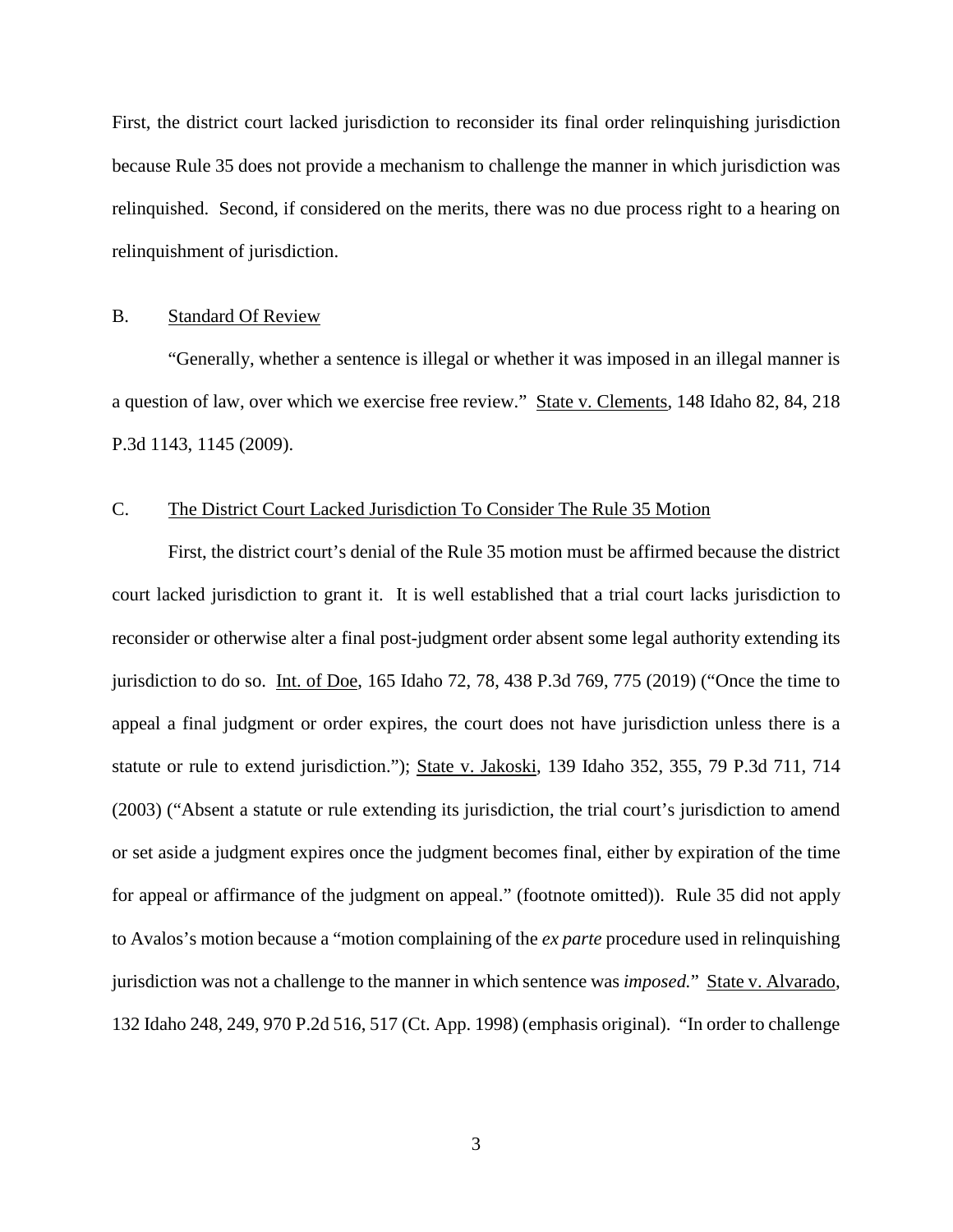a district court's order relinquishing jurisdiction, a defendant must file an appeal within forty-two days of the entry of the court's order." Id.

The order relinquishing jurisdiction was filed May 15, 2020. (R., p. 53.) Avalos did not file an appeal from this order. (See, generally, R.) He brought a Rule 35 motion, which allows challenges to how the sentence was *imposed*, but does not address challenges to procedures related to relinquishment.<sup>[1](#page-4-0)</sup> Because Rule 35 did not extend the time for the district court to reconsider its order relinquishing jurisdiction, the district court lacked jurisdiction to reconsider its already final order.

Second, even if the district court had jurisdiction to consider the motion, it was without merit and therefore properly denied. Because defendants subject to retained jurisdiction do "not have a constitutionally protected liberty interest" in being placed on probation, they do not have a due process right to a hearing prior to relinquishing jurisdiction. State v. Coassolo, 136 Idaho 138, 141-43, 30 P.3d 293, 296-98 (2001). See also State v. Braaten, 144 Idaho 606, 610, 167 P.3d 357, 361 (Ct. App. 2007) ("the mere possibility of receiving probation after a period of retained jurisdiction is not a liberty interest sufficient to require the procedural due process of a hearing before the court relinquishes jurisdiction"); State v. Goodlett, 139 Idaho 262, 264-65, 77 P.3d 487, 489-90 (Ct. App. 2003). The district court correctly held that it did not violate Avalos's due process rights by relinquishing jurisdiction without a hearing because there was no due process right to a hearing.

 $\overline{a}$ 

<span id="page-4-0"></span> $<sup>1</sup>$  Even if Avalos could have challenged the manner in which his sentence was relinquished, his</sup> motion was not filed within 120 days as required by the Rule and therefore, again, the district court lacked jurisdiction. I.C.R. 35(b) (challenges to manner in which sentence was imposed must be brought within 120 days).